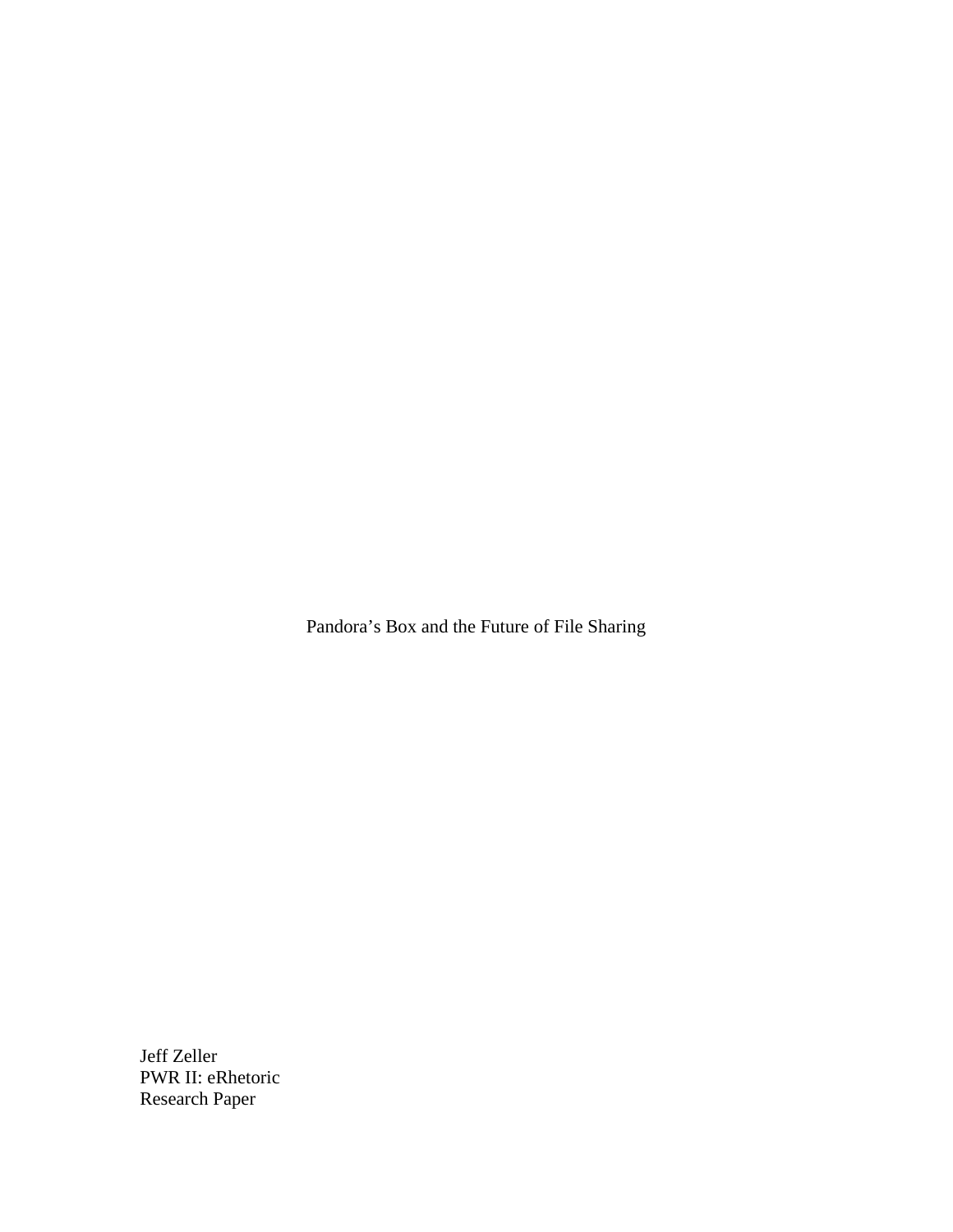Jeff Zeller PWR: eRhetoric October 29, 2006

### **Pandora's Box and the Future of File Sharing**

 In Greek mythology, Pandora was the first woman on earth—divinely created and "all-gifted." When Zeus presented Pandora to Epimetheus, she had a box which she was not to open under any circumstance. However, Pandora, unable to resist her natural curiosity, opened the box, and the diseases, sorrows, vices, and crimes that had been inside escaped and spread over the earth. In our modern society, technology has changed, but mankind's curiosity has not. We are Pandora, and our box is the combined realm of the internet and file sharing. Our curiosity has compelled us to explore ways to share information quickly and effortlessly, and we have succeeded. On the surface, this does not sound like a serious problem. However, advances in technology have allowed for the creation of programs that share copyrighted music files just as quickly and effortlessly, which is illegal under current copyright laws. So the issue has then become: What is to be done?

 In order for illegal file sharing to be eliminated, there have to be reasonable alternatives from within the music, movie, gaming, and software industries. Instead of making technology the culprit, our modern technological innovations need to be embraced in order to create feasible alternatives to file sharing. In particular, wireless technologies can play an integral role in future innovations surrounding portable media devices. As it stands, there is already a multimedia crossover between many existing portable devices. Digital music players such as Apple's iPod have become incredibly popular, and can now play video files as well as games. Devices such as Sony's PlayStation Portable can play music, movies, and video games. Laptop computers are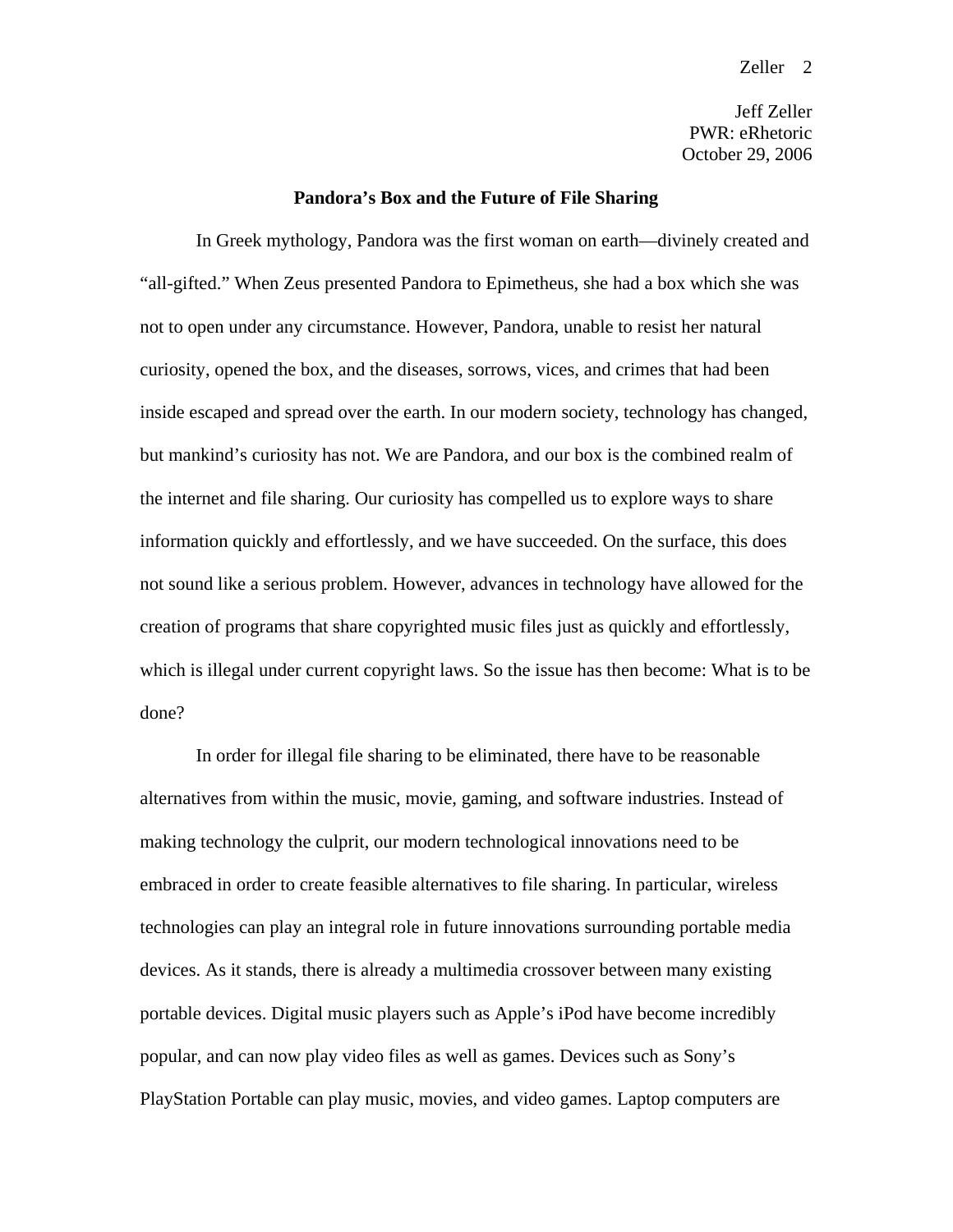Zeller 3

also popular for entertainment, yet also have the capability to run software. By combining wireless internet (Wi-Fi) and Bluetooth technologies, these devices can take on new frontiers. Portable media device users could access vintage games like Bejeweled, new

**Images removed** due to copyright restrictions

music from the Red Hot Chili Peppers, last week's episode of "The Office," or even watch movies such as Pirates of the Caribbean via the built in wireless internet. Thus, by establishing user-friendly alternatives for accessing digital entertainment, the plagues of illegal file sharing can be successfully mitigated.

### *Diseases-The Issue of Dependence*

 The first evil that escaped out of Pandora's Box was disease. With respect to illegal file sharing, society's plague is its addiction to the internet. Many people cannot function without it, and spend countless hours each day sitting in front of computers. This addiction makes it very hard to stop people from obtaining files illegally, because it takes very little effort to obtain the file. Modern society is quite content completing a multitude of tasks while simply sitting in front of a computer that is connected to the internet. Shopping online on eBay and Amazon.com has become commonplace, and the goods can be delivered straight to the door by services like DHL or Fed Ex. Communication over the internet is taking on new forms as well—what started as just email has expanded to AOL instant messaging, Skype internet phone calls, and even Apple's video conferencing. The internet has also taken a big part in various forms of entertainment; everything from playing video games to watching TV shows can now be done online.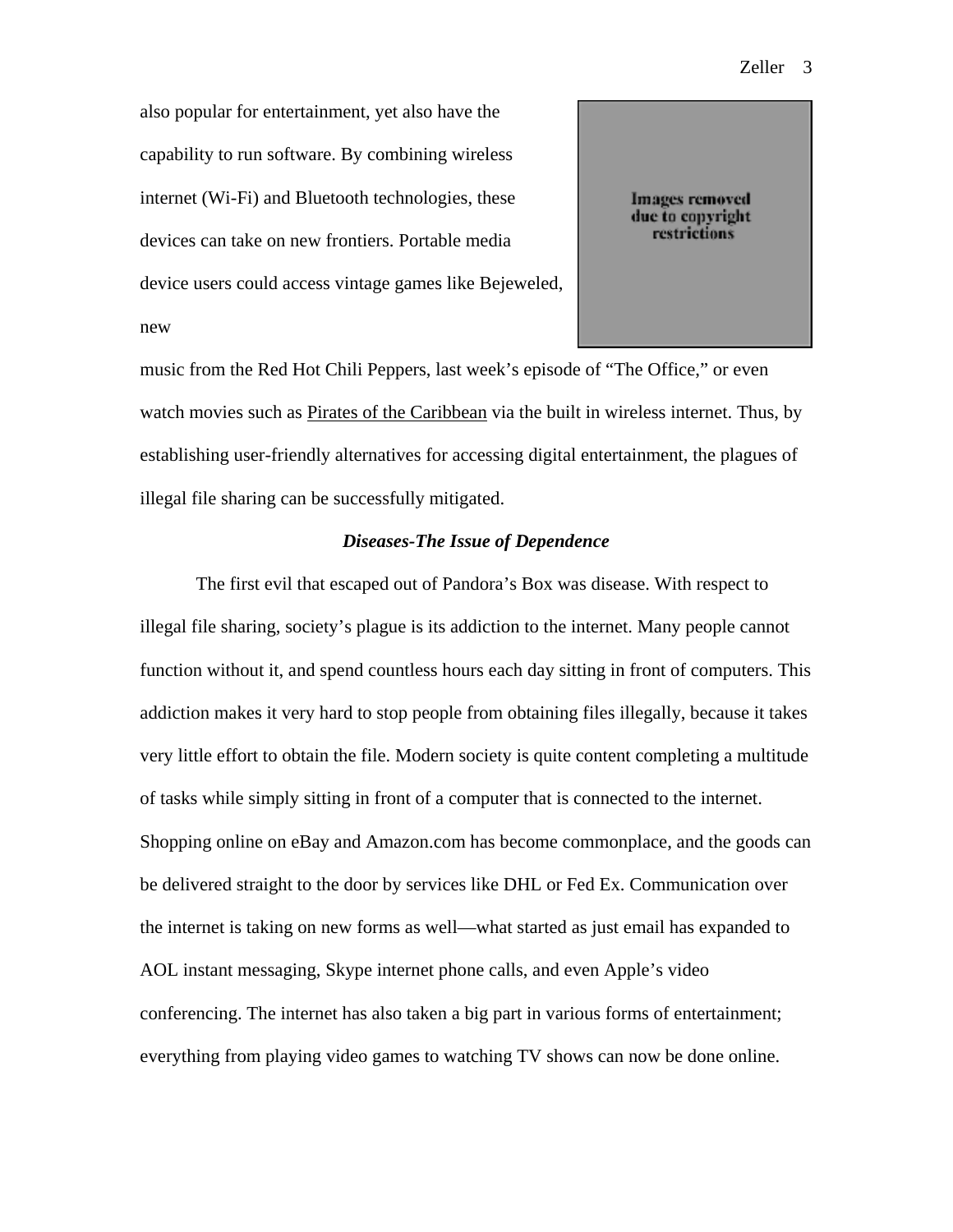Zeller<sub>4</sub>

 However, the issue of illegal file sharing was first encountered with a different type of entertainment—music. Music files have undergone numerous transformations in the last fifty years; albums have gone from vinyl records to 8-track tapes to cassette tapes to compact discs. Now, music is undergoing what has been called the "digital music revolution." Technology can now convert music to an encoded digital file, allowing these files to then be transferred from computer to computer. File sharing first appeared on the internet with the popularity of MP3 music files in the late 1990s, which could be uploaded to free webspace accounts. However, the popularity of file sharing did not become prevalent until Shawn Fanning released the original version of Napster in June of 1999. Using something called the File Transfer Protocol, any digital audio file could be transferred between two computers—the server and the client. This protocol revolutionized file sharing by creating peer-to-peer files sharing networks, which subsequently spawned hundreds of alternative programs, including Kazaa, Lime Wire, Bit Torrent, Morpheus, and Grokster. Many of these programs allowed users to download not only music files, but any other digital file as well, such as movies, games, and even software. Unfortunately, this transformation into other types of media has only deepened the connection between entertainment and illegal file sharing.

### *Sorrows-The Downfall of the Entertainment Industry*

 The main argument against file sharing is that it negatively affects the industries that supply the media that is being illegally downloaded. The premise of the argument rests on the opinion that people who illegally download music, movies, games, and software are potential customers who would have purchased the product were it not for the availability of the product for free online. During the first half of 2002, recorded music sales dropped about 7 percent, according to the Recording Industry Association of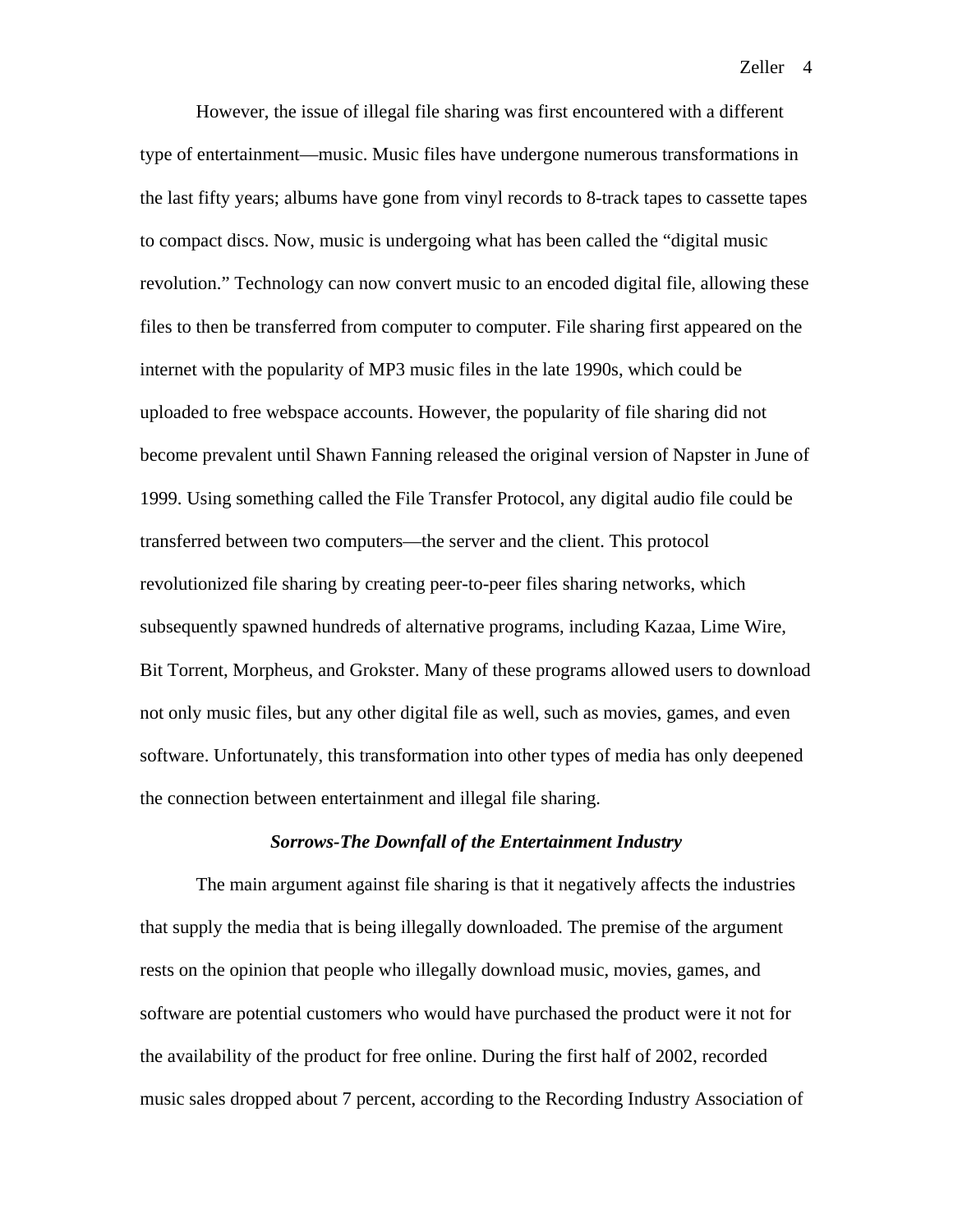America (Macworld). Record companies largely blame declines on illegal file sharing, but don't acknowledge other factors that could affect sales. During the late 1980s and early 1990s, the music industry benefited from the conversion to CD technology from vinyl records as consumers switched formats (Wilcox). *Techworld* analyst Stephen Baker adds that "music labels mined that vein for a long time, but now that vein is pretty much tapped out" (Wilcox).

 The Recording Industry Association of America also claims that the music industry has spent over \$4.2 billion worldwide to target music files that have been distributed illegally. By doing so, the RIAA hopes to encourage consumers to seek legal alternatives, which would increase the profits of the artists and record labels. The music industry is not the only industry that has claimed losses due to file sharing: according to the International Planning & Research Corporation, illegal web sites cost software vendors about \$11.8 billion in 2004 ("Warez"). Some of the authors of the software even suggest that piracy negatively affects the economy by decreasing the profits that allow for further development and growth within the software industry. They argue that the problem of file sharing can have a negative affect not only on the economy in the present, but also the economy of the future. However, this opinion is not held by everyone, and has caused much debate over the principle of file sharing.

#### *Vices-The Issue of Morality*

Perhaps the reason that this subject has raised so much controversy is the fact that people have many different opinions as to whether illegal file sharing is even morally wrong. Each side has its own arguments, but aside from the laws that currently pertain to file sharing, this is an issue that doesn't seem to have a definite "right" or "wrong," rather there is a large grey area. A CBS news poll indicates that 36% of Americans feel that file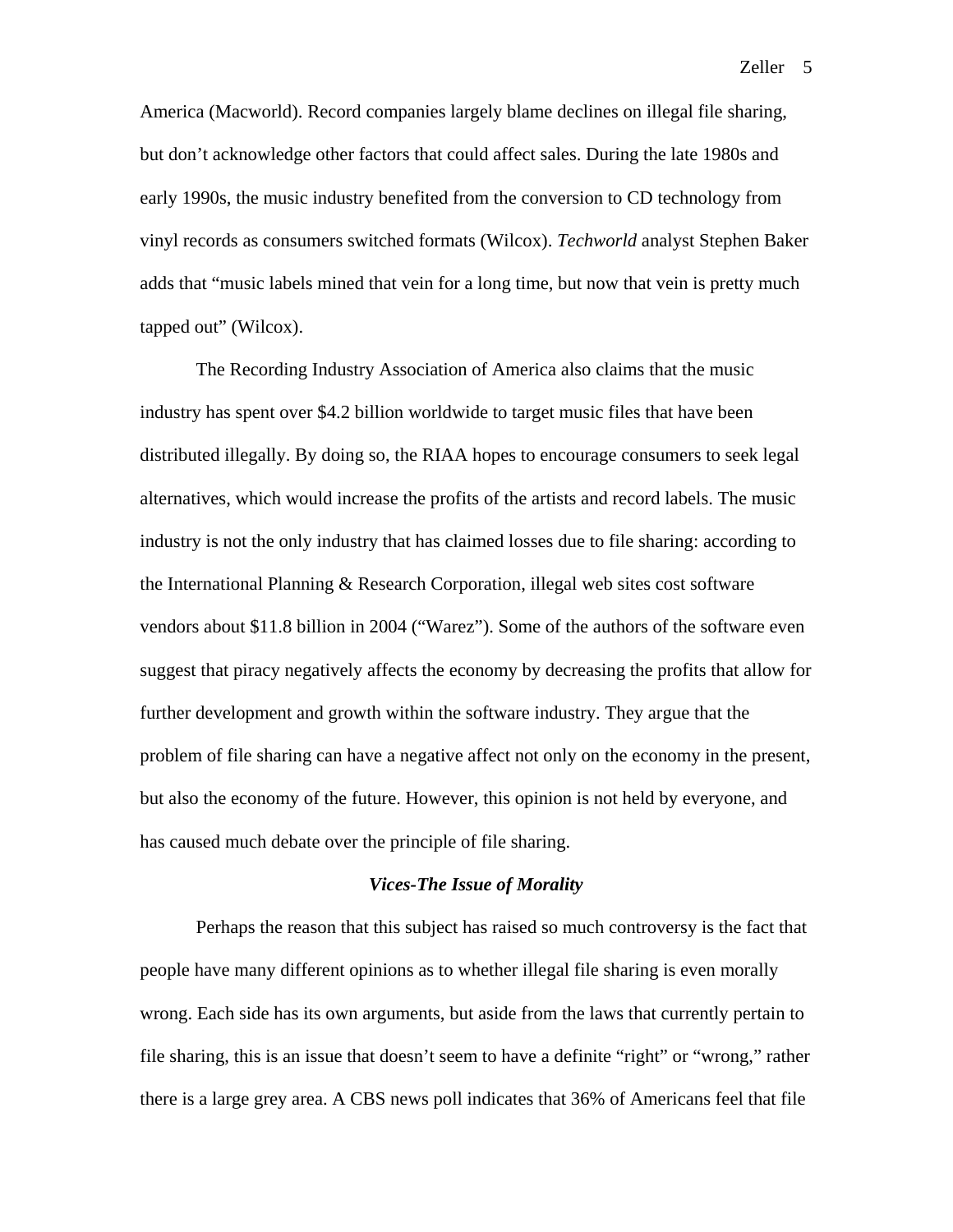

sharing is never all right, 18% feel that it is always all right, and 45% of Americans feel that file sharing is all right, as long as it is done with a few friends, and the person sharing the files owns a cd of the music being shared (Harmon). Despite the illegal nature of file sharing, many people still don't see the entertainment industry as the victim in this issue.

 The question is: Can society ever come to an agreement regarding the moral nature of file sharing? The entertainment industry would argue that there should be complete agreement regarding file sharing, and that is the opinion that it is both morally and legally wrong. The RIAA contends that copyright laws have been put into place for a reason, to protect the owner of the material from being exploited. Opponents of this argument, such as the band Radiohead, counter that file sharing actually increases the fan base of musicians, giving bands exposure to an audience that they might not have reached otherwise. This, in turn, can generate increased revenue from concert sales, and subsequent album sales in the future.

 $\begin{array}{c} \hline \end{array}$ 

 One study even contends that online downloading actually increases album sales. Harvard Business School professor Felix Oberholzer-Gee and his co-author Koleman Strumpf of the University of North Carolina at Chapel Hill published a paper in June of 2004 titled "The Effect of File Sharing on Record Sales," in which they conclude that there is almost no relationship between illegal downloading and declining record sales. The professors claim that "most downloading is done by teens and college kids, groups that are 'money-poor but time-rich,' meaning they wouldn't have bought the songs they downloaded in the first place." For this reason, the professors claim that this is not lost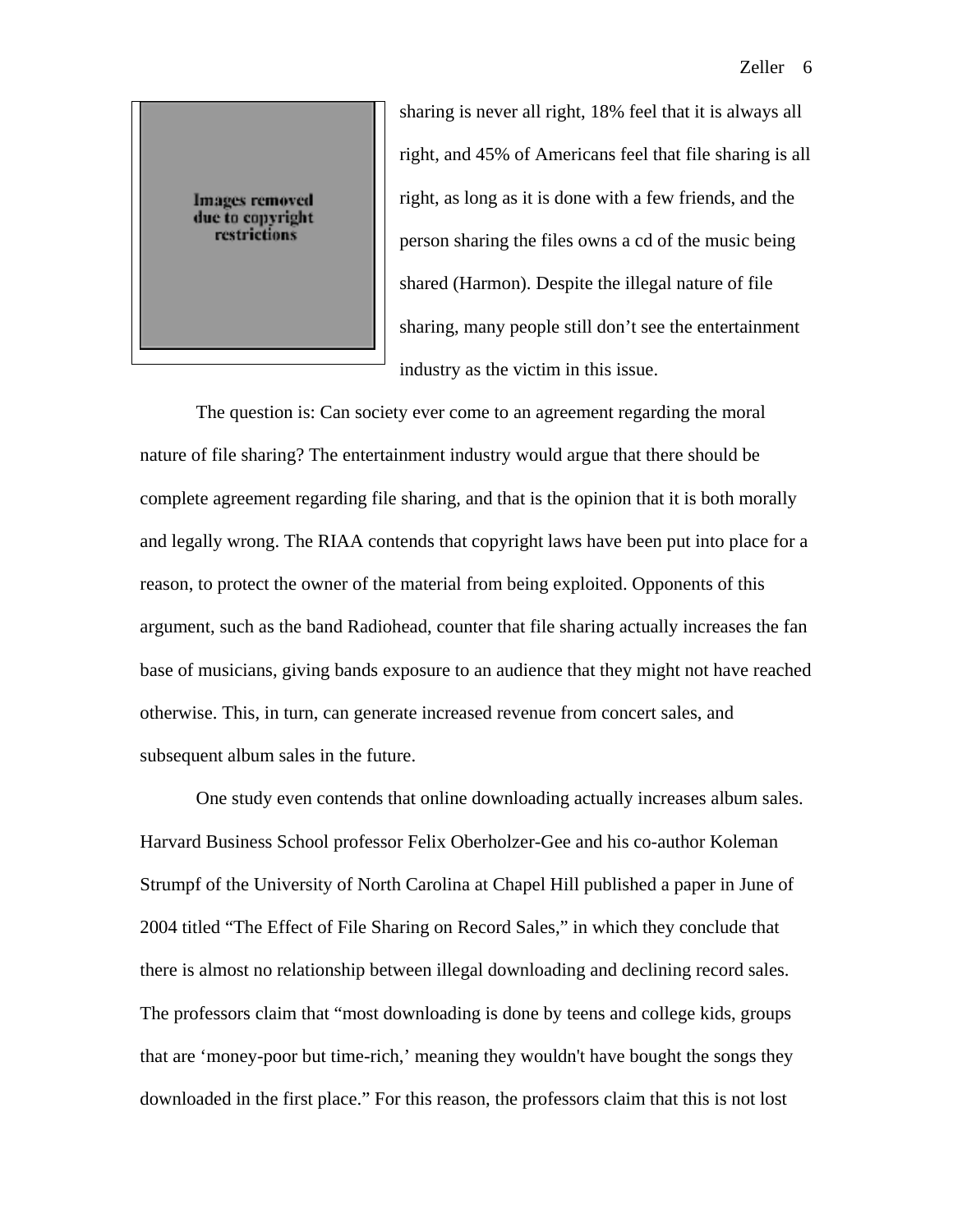revenue for the music industry. They even state that illegal downloading may "help the industry slightly with another major segment, 'samplers'—an older crowd who downloads a song or two and then, if they like what they hear, go out and buy the music" (Silverthorne).

 Certainly moral ambiguities play an important role when dealing with illegal file sharing, because all groups need to agree that something is inherently right or wrong before trying to enforce laws regarding the issue. The issue of property rights and ownership of material is evolving along with the digital revolution. Even today, opinions regarding property rights are different than the opinions of previous generations. By coming to a compromise in which both consumers and producers of digital media are satisfied, the issue of property rights will take care of itself. The first step in reaching this compromise is to put an end to the ongoing legal battles between record companies and file sharing networks.

#### *Crimes-The Issue of Legality*

 File sharing, while seemingly confined to a certain sector of the technological world, has much broader implications when it comes to the issue of digital media property rights. The term "piracy" has been used to describe the copyright infringement regarding music, movies, games, and software. There have been many legal cases involving this issue, as many companies have sought to cut their losses by suing peer-topeer downloading programs. An influential Supreme Court ruling regarding this issue came with what has been dubbed "The Betamax decision": *Sony Corp. of America v. Universal Studios, Inc.* This case holds that copying "technologies" are not inherently illegal, if substantial non-infringing use can be made of them. This decision predates the widespread use of the internet, but applies to most data networks, including peer-to-peer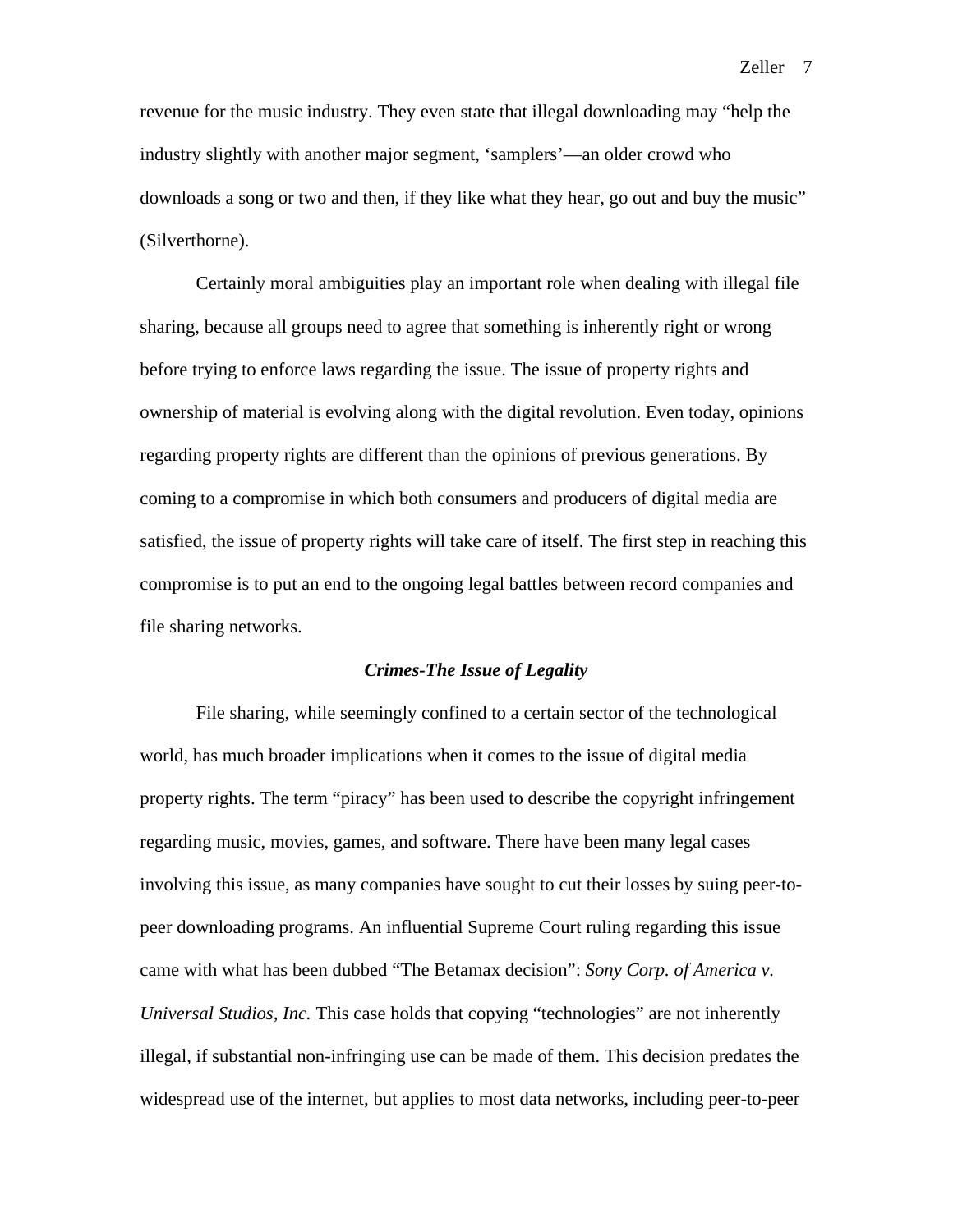Zeller 8

networks; it holds that distribution of digital files can be performed as long as the files are correctly licensed, whether they be open source software, public domain files, or out of copyright works. The Betamax decision also held that a distributor cannot be held liable for users' infringement as long as the tool is capable of sustaining non-infringing uses (*Sony Corp. v. Universal*). It was, in fact, a landmark ruling that seemingly set precedent for future cases regarding peer-to-peer file sharing networks, as well as intellectual property rights.

 However, with the popularity of Napster as a file sharing tool, the Recording Industry felt it had to do something to keep music sales from dropping drastically, thereby reducing profits. In *Recording Industry v. Napster*, the RIAA sought damages of \$20 billion for "Contributory and Vicarious Copyright Infringement." While Napster did not have any direct role in the transfer of music files, it did have the ability to control the actions of those who were swapping files, and thus the court held that Napster was also liable for copyright infringement. Another case pertaining to this issue is *MGM Studios v. Grokster*, in which the court ruled in favor of MGM studios. The opinion of the court was given by Justice Souter: "We hold that one who distributes a device with the object of promoting its use to infringe copyright, as shown by clear expression or other affirmative steps taken to foster infringement, is liable for the resulting acts of infringement by third parties" (*MGM Studios v. Grokster*). These two cases dealt a strong blow to file sharing networks, as they seemingly overturned the decision of the *Sony* case. However, there was considerable disagreement as to whether the *RIAA* and *MGM* cases were substantively different from the *Sony* case, and whether the precedent established by *Sony* should be modified (*MGM Studios v. Grokster*).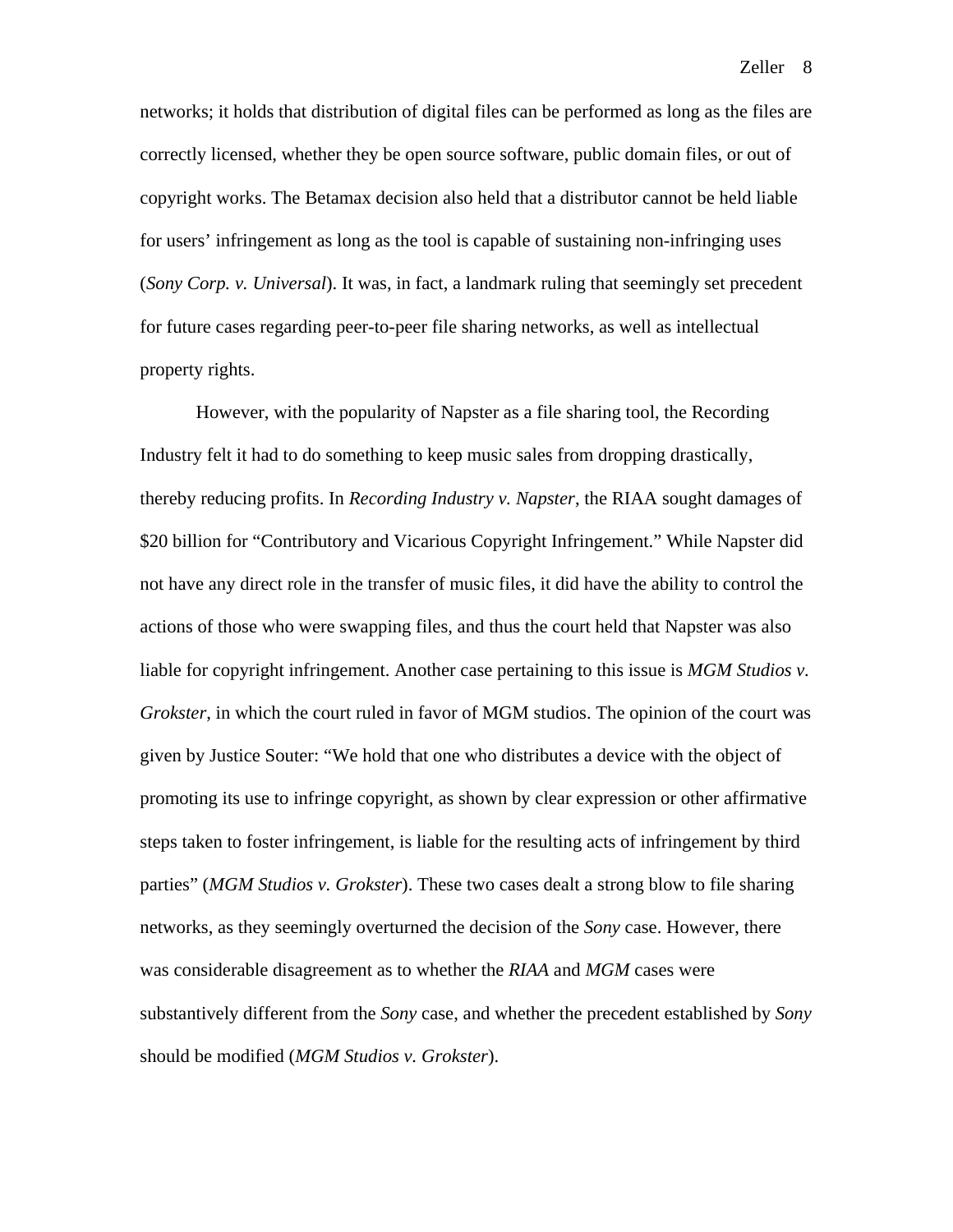If these recent cases are any indication, it seems that the courts have taken sides with the entertainment industry, and have upheld precedents relating to property rights as well as copyright infringement. However, continually suing peer-to-peer network owners and users has not decreased the incidence of illegal downloading, rather all it has done is establish the illegal nature of peer-to-peer file sharing of copyrighted materials. For the entertainment industry, this is an important step, but unfortunately it has not significantly helped the industry eliminate illegal file sharing, which is its ultimate goal.

# *Hope-File Sharing Alternatives*

 Fortunately, there is hope: legal alternatives for music pirating have become increasingly popular, mitigating the effects of illegal downloading. Through programs such as the iTunes Music Store, Yahoo! Music Unlimited, and the new Napster, consumers can purchase individual songs or whole albums online, for less than the price of a cd bought in a store. In May of 2003, the first week after being introduced, the iTunes Music Store sold over 1 million songs. Over half of these songs were purchased as albums, dispelling widespread concerns that selling music on a per-track basis would destroy album sales ("iTunes Music Store Sells Over One Million"). By March of 2004,

iTunes had sold its 50 millionth song, with users downloading an average of 2.5 million songs per week, or 130 million songs per year. At \$1 per track, this is over \$130 million worth of revenue for the music industry, and the rate of sale doesn't seem to be slowing down any time soon. The initial popularity of legal music downloading indicated that



people were willing to pay for music downloads if given the chance. Michael Arnold, a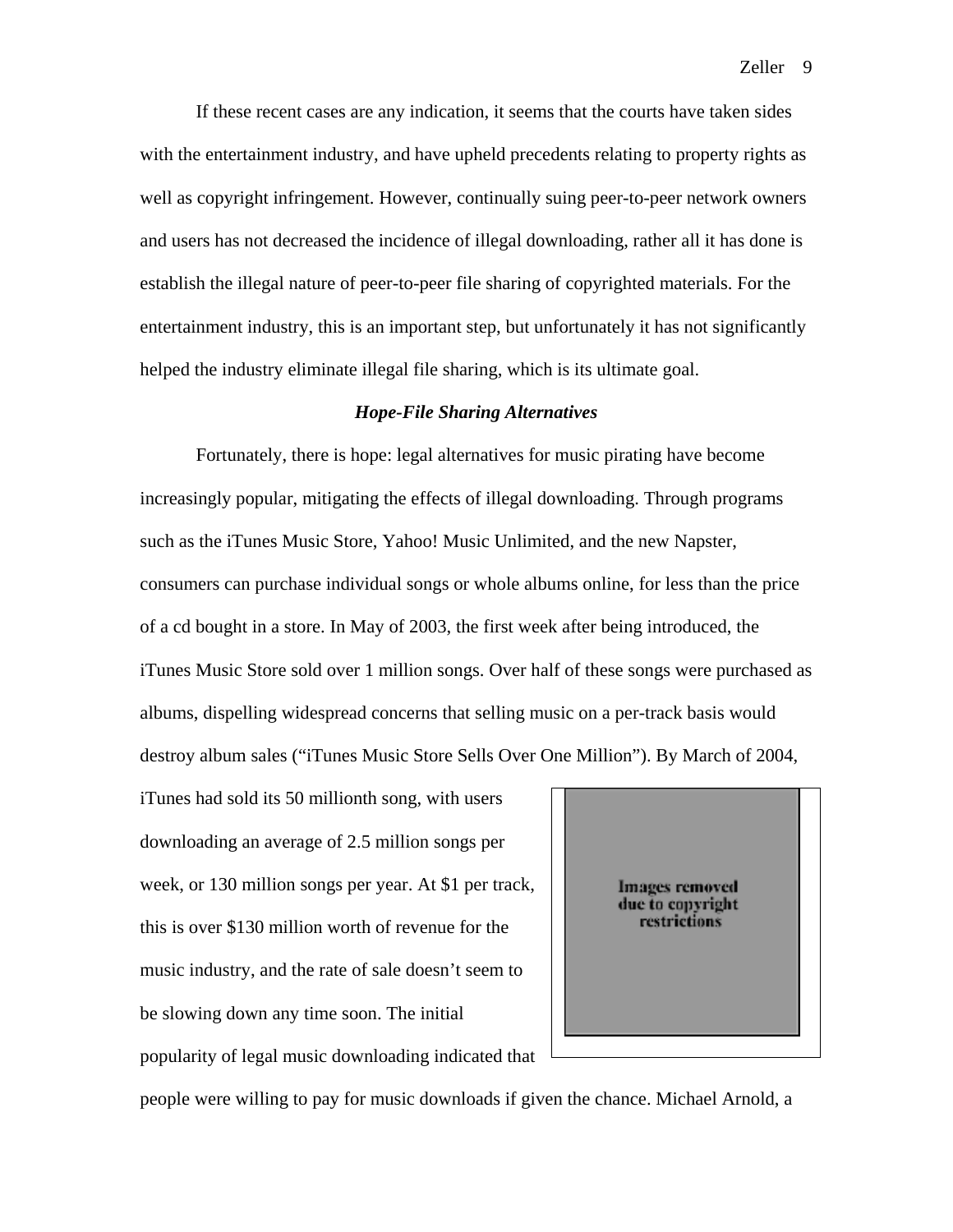video and multimedia producer from Colorado, states "I don't buy as many CDs as I used to, but I'll probably buy more music now that I can do it all from my desktop. I'll gladly pay 99 cents for a clean file from a master. Hey, even 45s used to be about a buck" (Wilcox). This kind of response is not uncommon, and indicates that consumers are willing to legally purchase music and other media online, as long as it is not too much of a hassle.

 It is in this area that wireless innovation comes into play. By making listening to music, watching movies, playing games, and using software simple, easy, and inexpensive, society's dependence on illegal downloading can be eliminated. A good model for this service is Yahoo! Music Unlimited, a program that allows users to stream (play via the internet) any song in its database for a monthly subscription. However, in order to move these songs to a permanent hard drive such as a digital music player or a computer, the user must purchase the song for \$0.79. This same concept could be applied to other forms of media—movies, games, and even software could all be accessed through a subscription-based service, contingent upon an active internet connection. The combination of existing companies would create a well-established base of material programs such as the iTunes Music Store, Napster, and Rhapsody for music and video files, companies such as Netflix and Blockbuster Online for movies, and other companies like Game Fly for video games would bring existing users into a new platform of media. In reality, the subscription service is similar to a cable subscription or even an internet subscription, in that once the service is paid for, consumers can use it as much or as little as desired. Ted Cohen, co-founder of digital media consulting firm TAG Strategic, states, "We're going to move from music as a product to music as a service. Ownership is going to be trumped by access" (Goodykoontz). Other technologies could be added in as well,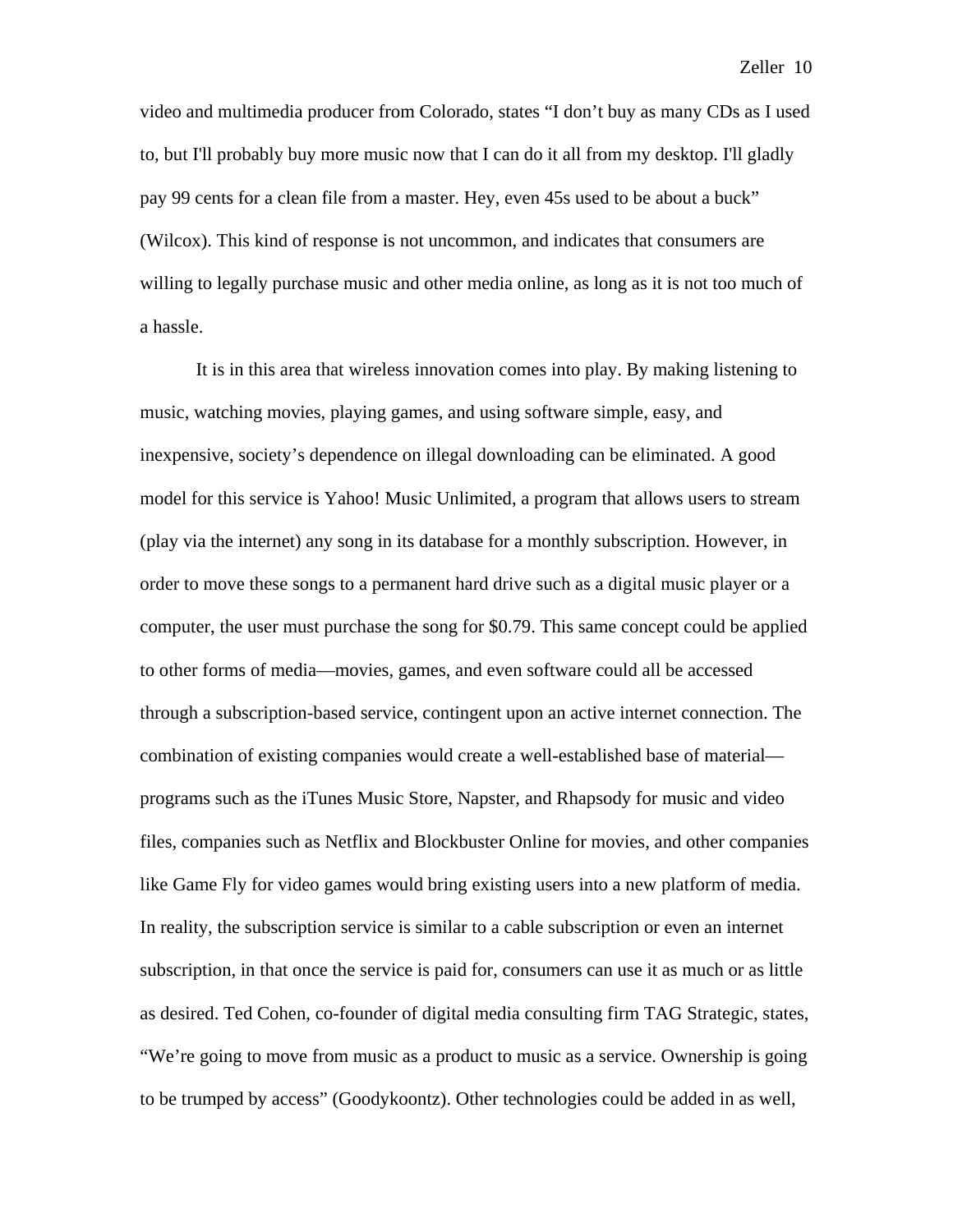Zeller 11

such as radio broadcasting, or even live TV. The trend of technology in the past decade has been to combine different forms of entertainment into one device, making things much simpler for consumers.

 A second alternative to the problem of illegal file sharing would also use the concept of a subscription service. In this plan, users pay a monthly fee, yet are able to download as many music, video, gaming, and other files as they would like. The difference with this plan is that every file on the service is copyrighted. The downloading service would generate revenue by selling advertising on the site. The revenue from this advertising, as well as the revenue from the subscription payments, would go to pay the artists and record labels providing the files. The catch is that the revenue would not be divided evenly. The download popularity of the file relative to the other files would determine how the payment is divided. This way, both artists and their labels are happy, because they are rewarded for having a popular song, movie, or game. Just like normal album sales, the more albums that are sold (or in this case downloaded), the more revenue the artist gets. Not to mention, this type of exposure would greatly increase artists' fan bases, and boost concert sales.

# *Pandora's Lesson*

 When Pandora decided to abandon her common sense and open the forbidden box, she had no idea what she was getting herself into. Taken aback by the contents of the box, Pandora hastened to close the lid, but everything had escaped except for one thing which lay at the bottom, and that was hope. Hope was the only good among the many evils, and it remains to this day mankind's sole comfort in misfortune. When technology finally allowed computers to open the Pandora's Box that is file sharing, our society did not know what it was getting itself into. Peer-to-peer music networks were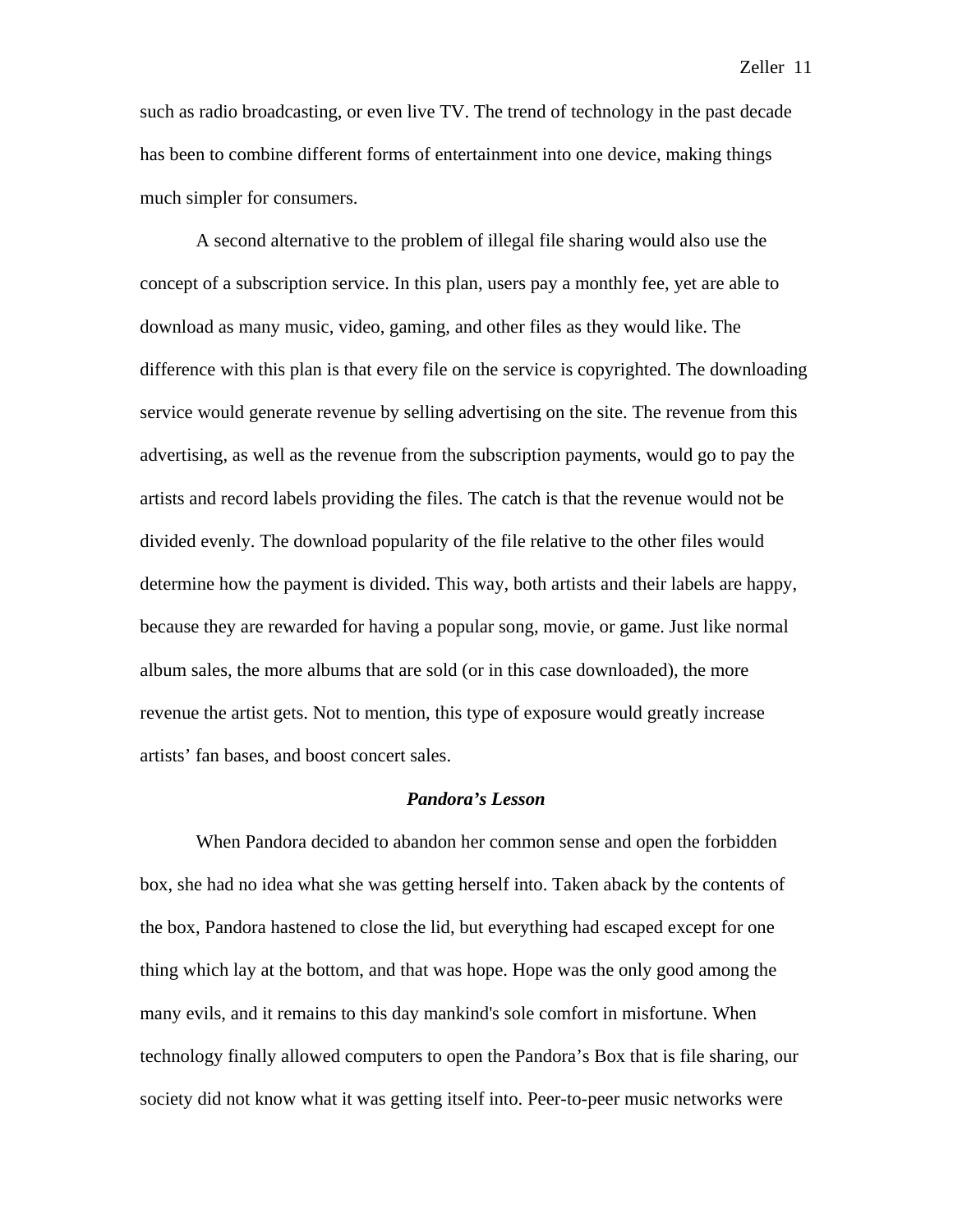just the beginning of an ongoing battle of moral and legal issues surrounding file sharing. However, similar to the Greek myth, there is still hope of change. Given reasonable alternatives, people have shown that the incidence of file sharing can be curbed. As promised, hope will overcome the evils that were released when this Pandora's Box was opened, and take with it man's misfortune.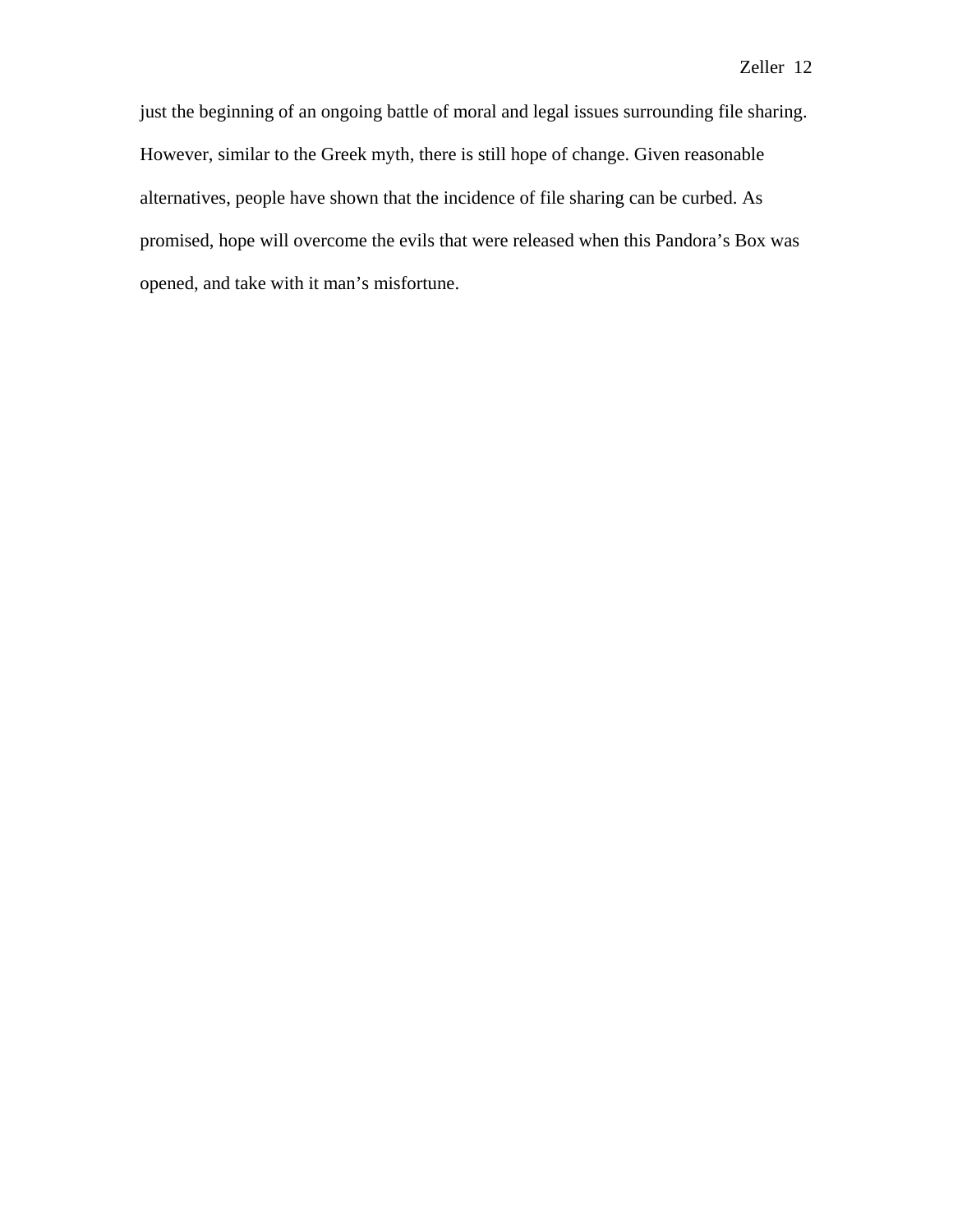## **Bibliography**

- Barnes, Anthony. "Call To Exempt iPod 'Rippers' From Prosecution." *The Independent*. 29 October 2006. <http://news.independent.co.uk/uk/legal/article1938386.ece>.
- Delgado, Ray. "Law professors examine ethical controversies of peer-to-peer file sharing." Stanford Report. 17 March 2004. <http://news service.stanford.edu/news/2004/march17/fileshare-317.html>.
- File Sharing: Selected Universities Report Taking Action to Reduce Copyright Infringement. United States General Accounting Office. May 2004. <http://frwebgate.access.gpo.gov/cgi bin/getdoc.cgi?dbname=gao&docid=f:d04503.pdf>.
- Goodykoontz, Bill. "An ear towards a 'celestial jukebox'." *Azcentral.com*. 27 November 2006. <http://www.azcentral.com/arizonarepublic/news/articles/1127ent music1127.html>.
- Hamilton, Marci A. "Why Suing College Students For Illegal Music Downloading Is Right." *CNN.com*. 7 August 2003. <http://www.cnn.com/2003/LAW/08/07/findlaw.analysis.hamilton.music/index.ht  $ml$  $>$ .
- Harmon, Amy and Schwartz, John. "Music File Sharers Keep Sharing." NYTimes.com. 19 September 2003. <http://web.mit.edu/21w.784/www/BD%20Supplementals/Materials/Unit%20Tw o/Piracy/still%20file%20sharing%20NYT.html>.
- "iTunes Music Store Downloads Top 50 Million Songs." *Apple.com*. 15 March 2004. <http://www.apple.com/pr/library/2004/mar/15itunes.html>.
- "iTunes Music Store Sells Over One Million Songs In First Week." *Apple.com*. 5 May 2003. <http://www.apple.com/pr/library/2003/may/05musicstore.html>.
- Kirk, Jeremy. "Researcher: DRM has deep flaws." *PCWorld.com*. 27 March 2003. <http://www.pcworld.com/article/id,125227/article.html>.
- Lange, David L. "Students, Music and the Net: A Comment on Peer-To-Peer File Sharing" 2003 Duke Law & Technology Review 0021. 17 September 2003. <http://www.law.duke.edu/journals/dltr/articles/2003dltr0021.html>.
- Lindemans, Micha F. "Pandora" 3 March 1997. <http://www.pantheon.org/articles/p/pandora.html>.
- Luk, Helen. "Hong Kong Music Industry Launches Legal Battle Against Illegal Online Music Sharing." *Post-gazette.com*. 20 November 2005.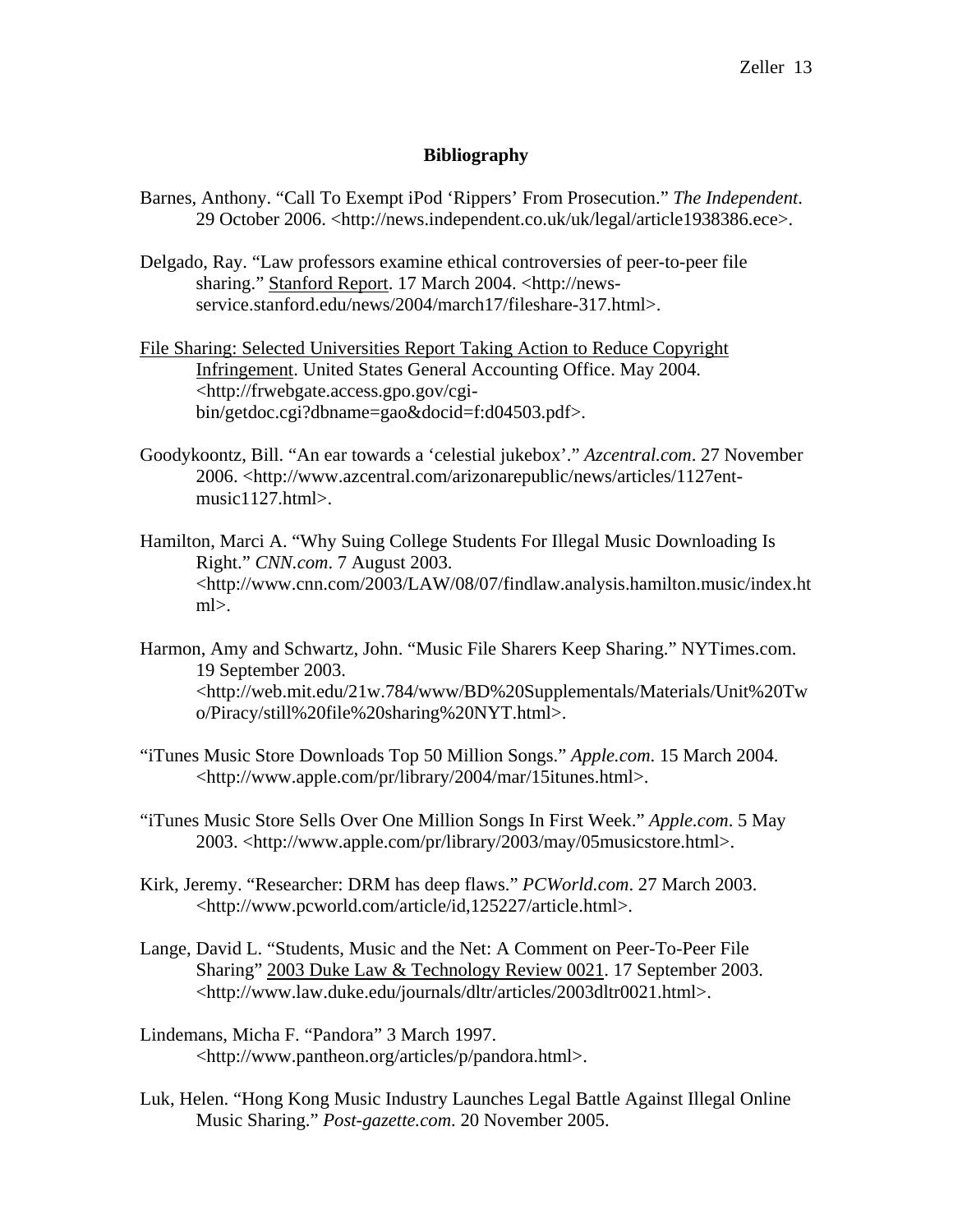<http://www.post-gazette.com/pg/05324/607963.stm>.

- Macworld Staff. "Study: Online Music Sales Plummeting." *Macworld.com*. 4 November, 2002. <http://www.macworld.com/news/2002/11/04/music/>.
- Madden, Mary and Rainie, Lee. "Music and Video Downloading Moves Beyond P2P." Pew Internet & American Life Project. *PewInternet.org*. 23 March 2005. <http://www.pewinternet.org/report\_display.asp?r=153>.
- Malik, Om. "Google Confirms Free San Francisco WiFi Plans." *GigaOM.com*. 30 September 2005. <http://gigaom.com/2005/09/30/google-confirms-san-francisco wifi-plans/>.
- Menta, Rich. "RIAA Sues Music Startup Napster for \$20 Billion." *Mp3newswire.net*. 9 December 1999. <http://www.mp3newswire.net/stories/napster.html>.
- Metro-Goldwyn-Mayer Studios Inc. *v.* Grokster, Ltd. No. 04-480. Supreme Court of the United States. 27 June 2005.
- Mills, Elinor. "Google In San Francisco: 'Wireless Overlord'?" *News.com*. 1 October 2005. <http://news.com.com/2100-1039\_3-5886968.html>.
- Mintz, Phil. "Microsoft's Zune Can Carry A Tune." *NewsFactor.com*. 27 November 2006. <http://www.newsfactor.com/news/Microsoft-s-Zune-Can-Carry-a- Tune/story.xhtml?story\_id=12300DYJL556>.
- "More Customers Turning To Music Downloads." *Playfuls.com*. 26 November 2006. <http://www.playfuls.com/news\_05310\_More\_Customers\_Turning\_To\_Music\_D ownloads.html>.
- Rashbaum, Alyssa. "Downloading Illegally? House Says You Should Go To Jail." *MTV.com*. 29 September 2004. <http://www.mtv.com/news/articles/1491467/09292004/id\_0.jhtml#/news/articles /1491467/09292004/id\_0.jhtml>.
- Silverthorne, Sean. "Music Downloads: Pirates—or Customers?" *Harvard Business School: Working Knowledge for Business Leaders*. 21 June 2004. <http://hbswk.hbs.edu/item/4206.html>.
- Sony Corp. of America *v*. Universal City Studios, Inc., 464 US 417. Supreme Court of the United States. 17 January 1984.
- Wang, Wally. Steal This File Sharing Book: What They Won't Tell You About File Sharing. *No Starch Press, Incorporated*. 2004. <http://site.ebrary.com/lib/stanford/Top?id=10069080&layout=document>.
- "Warez." Cybercrime: Piercing the Darkness. *Thinkquest.org*. 2004. <http://library.thinkquest.org/04oct/00460/warez.html>.